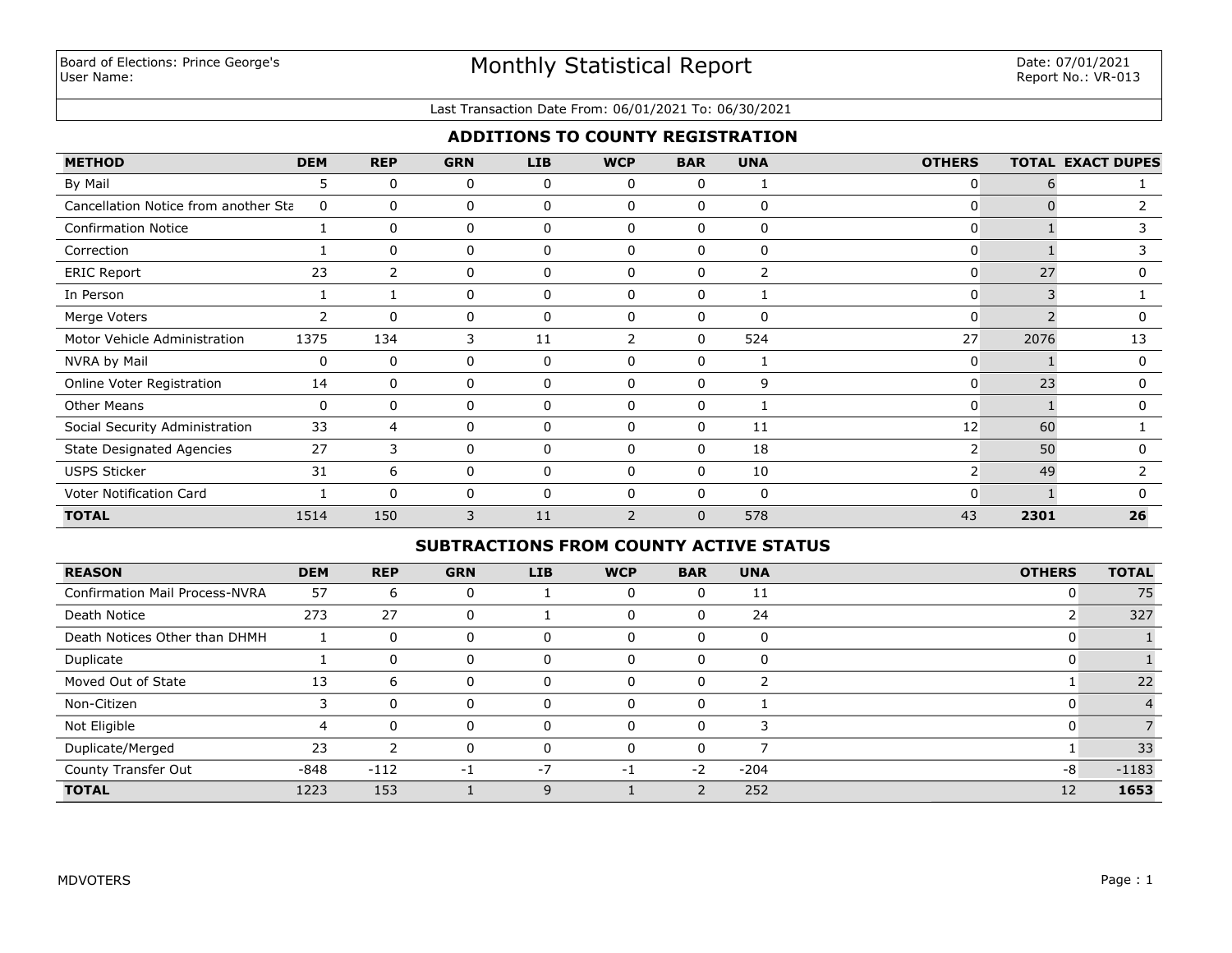#### Last Transaction Date From: 06/01/2021 To: 06/30/2021

| <b>AFFILIATION CHANGES</b> |            |                |            |            |            |            |            |               |              |
|----------------------------|------------|----------------|------------|------------|------------|------------|------------|---------------|--------------|
| <b>CHANGE</b>              | <b>DEM</b> | <b>REP</b>     | <b>GRN</b> | <b>LIB</b> | <b>WCP</b> | <b>BAR</b> | <b>UNA</b> | <b>OTHERS</b> | <b>TOTAL</b> |
| From                       | 283        | 7 <sub>F</sub> |            |            |            |            | 91         | 79            | 540          |
| To                         | 111        | 63             |            |            |            |            | 236        | 108           | 540          |
| <b>TOTAL</b>               | $-172$     | $-12$          |            |            |            |            | 145        | 29            | 0            |

## **CURRENT ACTIVE REGISTRATION**

| <b>ACTIVITY</b>              | <b>DEM</b> | <b>REP</b> | <b>GRN</b> | LIB  | <b>WCP</b> | <b>BAR</b> | <b>UNA</b> | <b>OTHERS</b> | <b>TOTAL</b> |
|------------------------------|------------|------------|------------|------|------------|------------|------------|---------------|--------------|
| <b>BEGINNING OF REPORT</b>   | 471530     | 38618      | 715        | 1218 | 325        | 149        | 80182      | 11056         | 603793       |
| ADDITIONS $(+)$              | 1514       | 150        |            | 11   |            |            | 578        | 43            | 2301         |
| REINSTATED (+)               | 79         | 4          |            | 0    |            |            | 12         |               | 97           |
| CANCELLED (-)                | $-317$     | $-35$      | 0          | -1   |            |            | $-37$      | $-4$          | $-394$       |
| COUNTY TRANSFER OUT (-)      | $-848$     | $-112$     | -1         | $-7$ | $-1$       | $-2$       | $-204$     | -8            | $-1183$      |
| AFFILIATION CHANGES (+ OR -) | $-172$     | $-12$      |            |      |            |            | 145        | 29            |              |
| * INACTIVATED (-)            | -58        | -6         | 0          | -1   |            |            | $-11$      | 0             | $-76$        |
| $*$ REACTIVATED $(+)$        | 118        |            | 0          |      |            | $\Omega$   | 23         | 0             | 147          |
| <b>END OF REPORT TOTALS</b>  | 471846     | 38612      | 720        | 1223 | 331        | 148        | 80688      | 11117         | 604685       |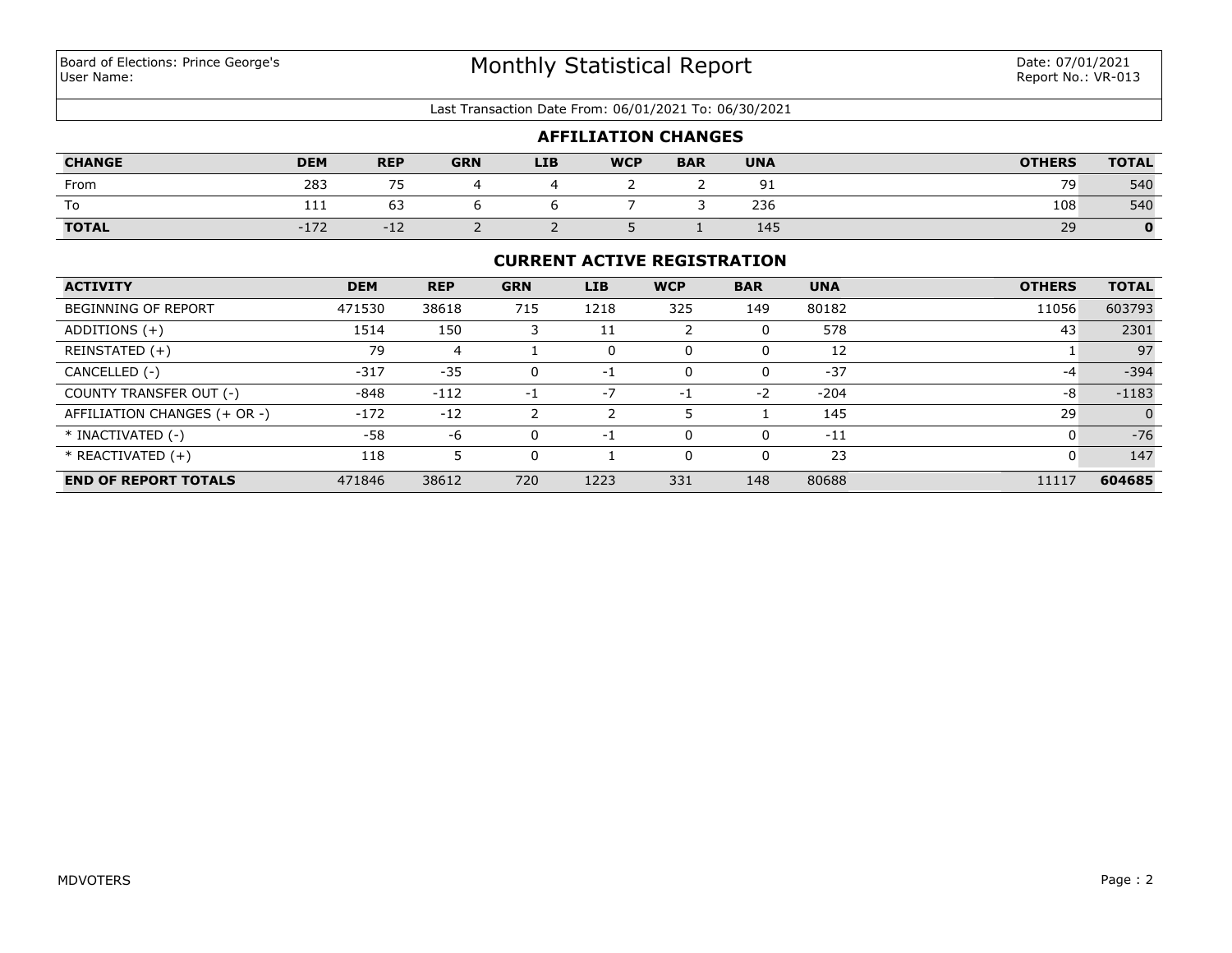#### Last Transaction Date From: 06/01/2021 To: 06/30/2021

### **INACTIVE REGISTRATION**

### **SUBTRACTIONS FROM COUNTY INACTIVE STATUS**

| <b>REASON</b>                    | <b>DEM</b>            | <b>REP</b> | <b>GRN</b>   | LIB          | <b>WCP</b>   | <b>BAR</b>   | <b>UNA</b> | <b>OTHERS</b> | <b>TOTAL</b>   |
|----------------------------------|-----------------------|------------|--------------|--------------|--------------|--------------|------------|---------------|----------------|
| Absentee Ballot Application      | 0                     | 0          | 0            | 0            | 0            | 0            |            | 0             |                |
| <b>Confirmation Mail Process</b> |                       | 0          | 0            | 0            | 0            | 0            | 0          | 0             |                |
| <b>Confirmation Notice</b>       | 10                    | 0          | 0            | 0            | 0            | 0            | 2          | 0             | 12             |
| Correction                       | 6                     | 0          | 0            | 0            | 0            | 0            |            | 0             |                |
| Death Notice                     | 3                     | 0          | 0            | 0            | 0            | 0            | 0          | 0             |                |
| In Person                        | $\mathbf{2}^{\prime}$ | 0          | 0            | 0            | 0            | $\mathbf{0}$ | 0          | 0             | $\overline{2}$ |
| Motor Vehicle Administration     | 89                    | 5          | 0            | 0            | 0            | 0            | 18         | 0             | 112            |
| Moved Out of State               | 127                   | 30         | 0            | 0            | 0            | $\Omega$     | 42         |               | 200            |
| Online Voter Registration        |                       | 0          | 0            | 0            | 0            | $\Omega$     | 0          | 0             |                |
| <b>State Designated Agencies</b> |                       | 0          | 0            | 0            | 0            | 0            |            | 0             |                |
| <b>USPS Sticker</b>              | $\overline{2}$        | 0          | 0            | 0            | 0            | $\Omega$     |            | 0             | 3              |
| Duplicate/Merged                 |                       | 0          | 0            | 0            | 0            | 0            | 0          | 0             | $\mathbf 0$    |
| County Transfer Out              | $-37$                 | $-1$       | 0            | 0            | 0            | $\mathbf{0}$ | -6         | 0             | $-44$          |
| <b>TOTAL</b>                     | 279                   | 36         | $\mathbf{0}$ | $\mathbf{0}$ | $\mathbf{0}$ | $\mathbf{0}$ | 72         |               | 388            |

## **CURRENT INACTIVE REGISTRATION**

| <b>ACTIVITY</b>              | <b>DEM</b> | <b>REP</b> | <b>GRN</b> | <b>LIB</b> | <b>WCP</b> | <b>BAR</b> | <b>UNA</b> | <b>OTHERS</b> | <b>TOTAL</b> |
|------------------------------|------------|------------|------------|------------|------------|------------|------------|---------------|--------------|
| <b>BEGINNING OF REPORT</b>   | 19634      | 2273       | 57         | 152        |            |            | 5073       | 424           | 27621        |
| $*$ INACTIVATED $(+)$        | 58         | b          |            |            | υ          |            | 11         |               | 76           |
| *REACTIVATED (-)             | $-117$     | -6         |            |            | 0          |            | $-24$      |               | $-147$       |
| COUNTY TRANSFER OUT (-)      | $-37$      | د -        |            |            | 0          |            | -6         |               | $-44$        |
| AFFILIATION CHANGES (+ OR -) |            |            |            |            | 0          |            | 0          |               |              |
| CANCELLED FROM INACTIVE (-)  | $-131$     | $-30$      |            |            | 0          |            | $-42$      | د -           | $-204$       |
| PENDING FROM INACTIVE (-)    |            | 0          |            |            | 0          |            | 0          |               |              |
| <b>TOTAL INACTIVE</b>        | 19407      | 2242       | 57         | 153        |            |            | 5012       | 423           | 27302        |

# **ACTIVE AND INACTIVE REGISTRATION TOTAL REGISTRATION RECORDS**

| <b>ACTIVITY</b> | <b>DEM</b> | <b>REP</b> | <b>GRN</b> | <b>LIB</b> | <b>WCP</b> | <b>BAR</b> | <b>UNA</b> | <b>OTHERS</b> | <b>TOTAL</b> |
|-----------------|------------|------------|------------|------------|------------|------------|------------|---------------|--------------|
|                 |            |            |            |            |            |            |            |               |              |